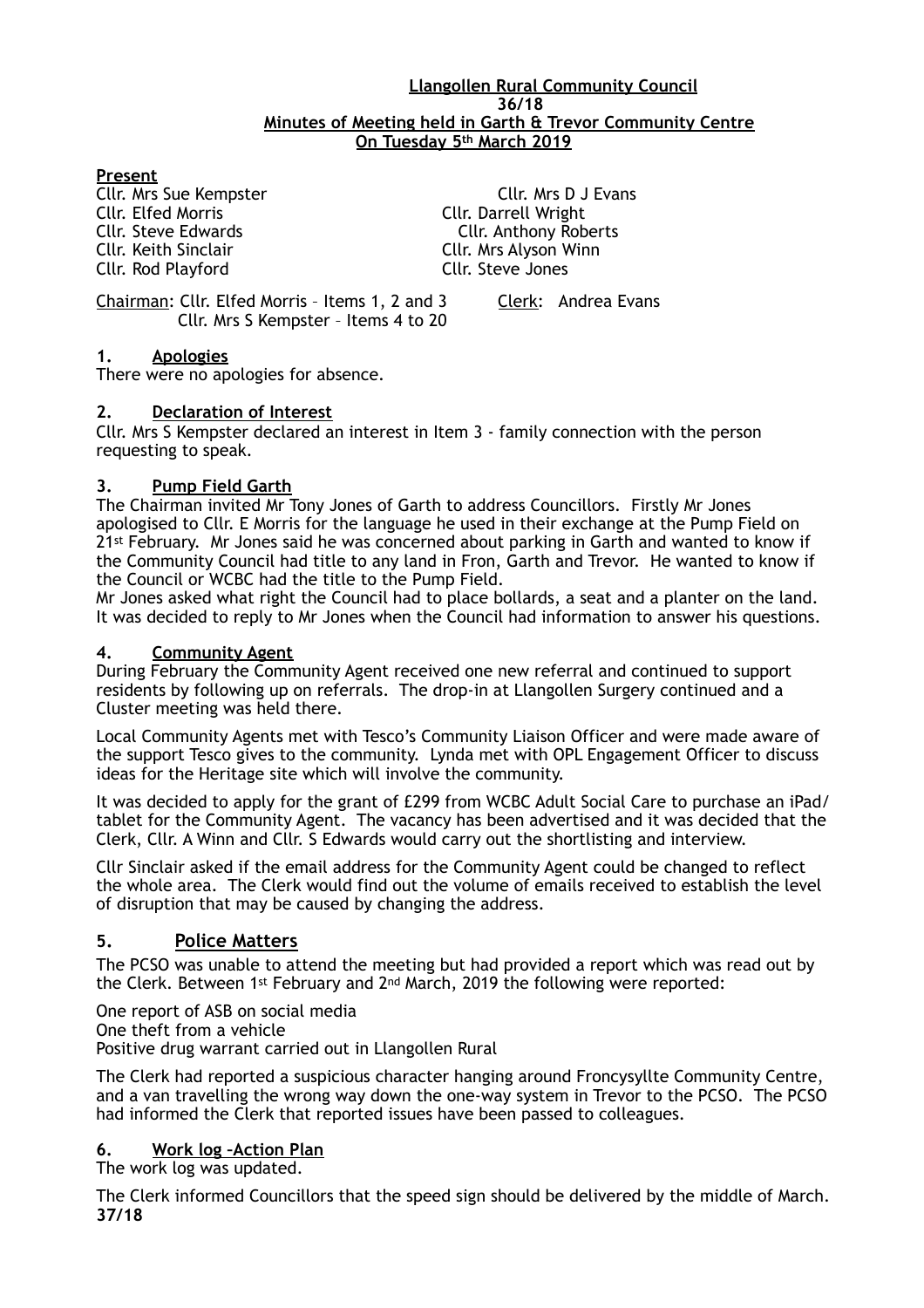County Cllr. A Roberts had discussed the problems reported on the Ochr with WCBC, and had requested that the situation was resolved. It was decided that Cllr. Roberts would email Roger Davies, Cllr Bithell and Darren Green to ask for a representative of WCBC to meet with the Council about the outstanding issues. The Clerk would also email WCBC supporting this.

Regarding dog fouling in the area, WCBC have not appointed anyone to carry out enforcement. Cllr Roberts agreed to fix signs at the top and bottom of the Clinker path to deter dog fouling.

Regarding updating bus timetables at bus stops, the Clerk had not received the keys from Andrew Mytton of WCBC. Cllr Roberts had obtained stickers from WCBC showing the website details for bus services, which were intended for use at bus-stops. WCBC no longer update timetables or fix the cases at stops. Cllr Playford offered to prepare an article about bus services for the next newsletter.

### **7. Members' Urgent Reports**

The timbers of the flower bed at Hafryn flats in Garth were rotten and need replacing. Two quotations for the work had been received and Councillors decided to accept the lowest of these.

Two seats in the area which had been identified as unsafe had been fixed.

Cllr. Sinclair reported that he was trying to set up a meeting with Froncysyllte School to discuss access to the school field.

Cllr. Mrs J Evans requested that the Clerk ask WCBC to trim the trees outside the Community Centre and sweep the roads in Trevor.

#### **8. Minutes of the Previous Meeting**

The minutes of the previous meeting had been distributed and were accepted as a true record. The minutes were signed accordingly by the Chairman.

#### **9. Matters Arising from the Minutes**

Cllr. Sinclair updated members on the meeting he and the Clerk had with McDonalds in February. McDonalds had agreed to carry out a litter pick on 14th March in Froncysyllte, Trevor and Garth, and possibly one in September. McDonalds were also interested in getting involved in the community by providing talks about litter in local schools and possibly a poster competition.Cllr. Sinclair agreed to speak to McDonalds about this.

Regarding the signage on the slip road by the house "Sheppardswood" between Garth Road and Llangollen Road, this was reported to WCBC and has been actioned.

The Clerk has reported to WCBC that a builder's merchant bag full of rubbish has been left on the A5 footpath next to the crossing in Froncysylllte.

#### **10. Planning**

Erection of detached garage, WC with office area over **The Towers Day Nursery, Llangollen Road, Trevor, Wrexham P/2019/0151 PENDING** 

Side garage extension **Sycamore Cottage, The Slip, Trevor, Wrexham P/2018/0835 GRANTED** 

Display of tourist information sign **Visitor Car Park, Land North of Trevor Basin, Off Tower Hill, Trevor, Wrexham P/2018/1066 GRANTED** 

#### **11. Correspondence**

**Wrexham CBC**  Street Lighting LED Project Safe Places

**One Voice Wales**  Membership renewal letter Wellbeing of Future Generations Act 2015 training 7th March 2019 in Mold

Presentation from the Wales Audit Office

**38/18**

Egni Co-op Solar Power

Request for OVW representative on the Betsi Cadwaladr Stake Holder Group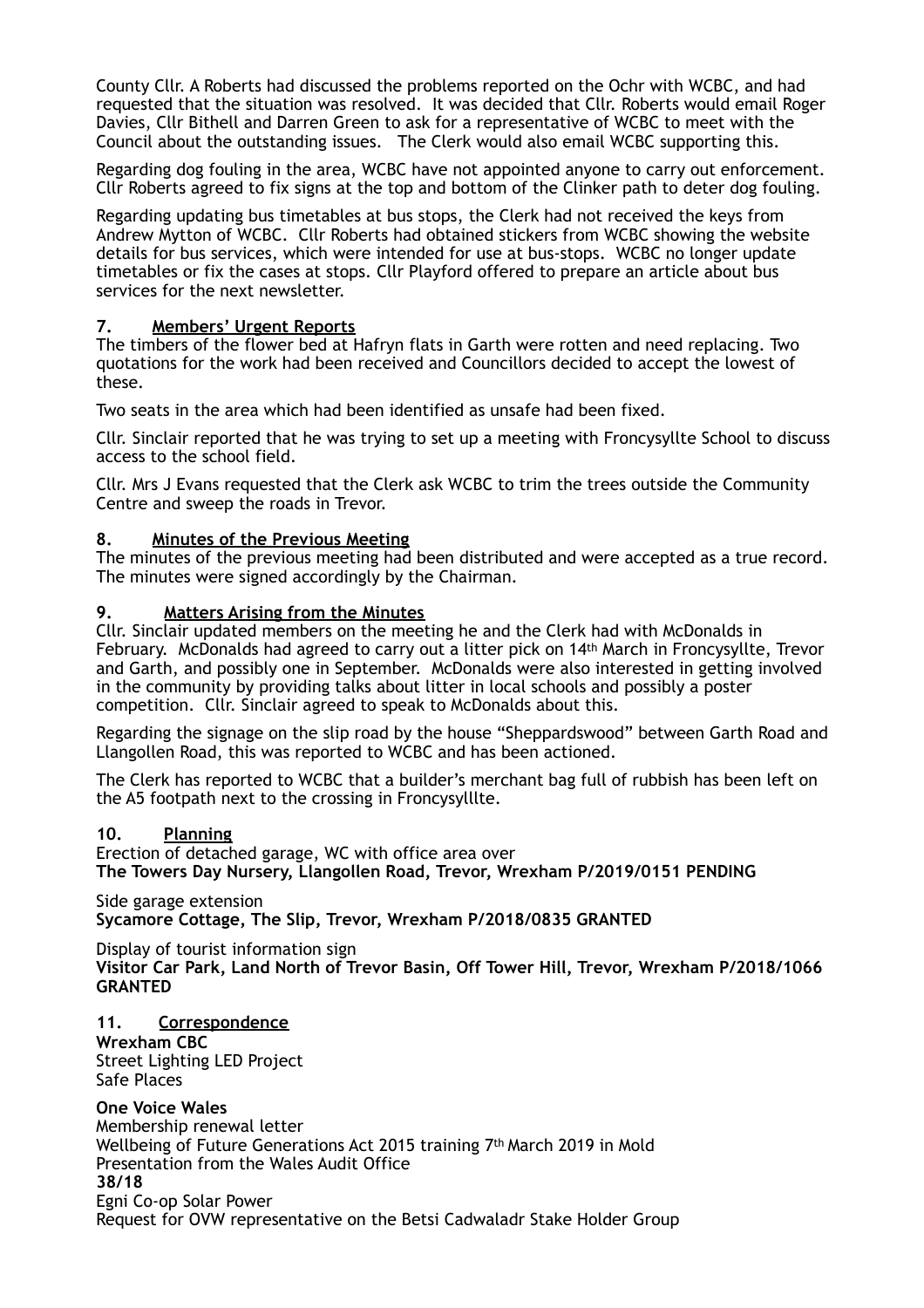Senedd and Elections (Wales) bill to introduce Votes at 16 Innovative Practice Awards Ceremony 28th March 2019

#### **Welsh Government**

Funding support available in 2019-20 for Joint Arrangements

#### **Arcadis**

Pontcysyllte Aqueduct and Canal World Heritage Site Management Plan

### **IRPW**

Independent Remuneration Panel for Wales Annual Report – February 2019

### **Ken Skates**

E-newsletters 08/02/19, 22/02/19

#### **North Wales Police**

Reorganisation of Wrexham Rural Safer Neighbourhood Team Burglaries involving elderly residents Crime Commissioner's Charity Concert

**Play Wales**  E-bulletin February 2019, E-bulletin March 2019

#### **NWCHC**

All Wales GP Out of Hours Survey 2019

**Planning Aid Wales**  Planning4Communities – February 2019

**Wales Air Ambulance**  Appeal and annual accounts

# **Sunshine Gym**

Active spaces

The correspondence was made available for perusal by Councillors, and copies had been emailed.

## **12. Footpaths & Roadways**

WCBC has dealt with the issues identified at the footpath opposite the playground in Garth. Councillors expressed their thanks to Cllr. S Jones for identifying the problems.

Cllr. Roberts organised the removal of the rubble on the footpath near Pen-Y-Bont bungalows by WCBC.

Councillors decided to accept the quotation received for the maintenance of Community seats.

## **13. Projects 2018/2019**

Nothing to report.

## **14. Meetings / Training**

It was decided that the Clerk would arrange a 'Safe Places' presentation by WCBC.

#### **15. Noddfa Cemetery**

A request had been received from a stone-mason to place a heather blue tablet in the Garden of Remembrance and also a desk shaped tablet. The Clerk had requested photographs and dimensions of the tablets. Cllr. Morris said he would visit the stonemason to see the tablets in question.

## **16. Playground**

Regarding Garth playground and the two outstanding issues that the Clerk has been trying to resolve with HAGS, it appears that the rep for the area has left the company and this is why the previously arranged

**39/18** meeting was cancelled. The Clerk has obtained new contact information for the person who has taken over dealing with the work in our area, and emailed asking that the issues are resolved.